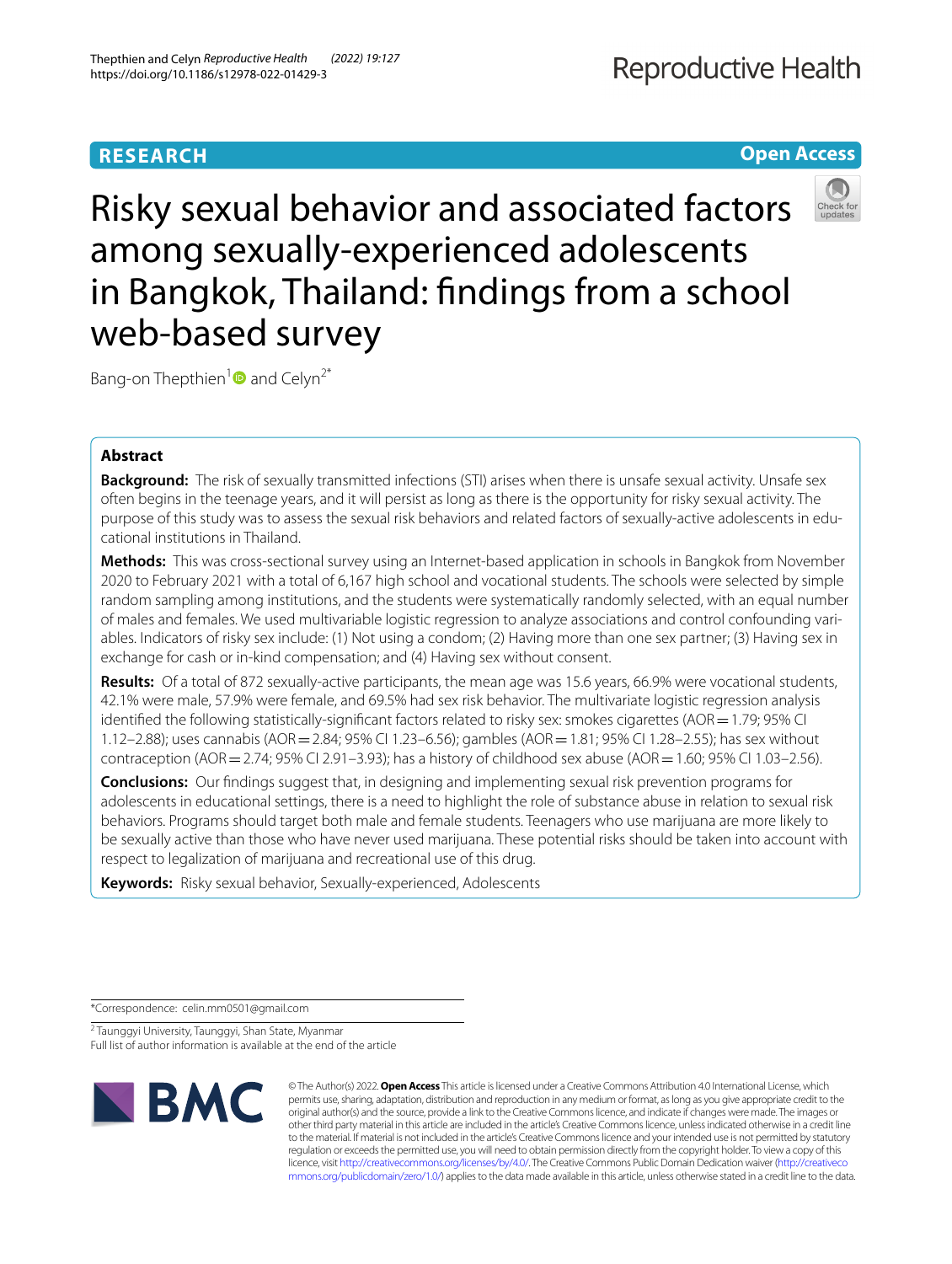# **Plain Language Summary**

Risky sexual behavior (RSB) is engaging in sexual practices that may increase vulnerability to a reproductive health problem. This study was conducted to assess the sexual risk behaviors of students living in Bangkok, which has the highest rates of STIs among regions in Thailand. Previous studies of RSB have focused on the general population age 18 years or older. By contrast, there is a dearth of studies on sex behavior among Thais under age 18 years. In addition, the present study aimed to explore the association of substance abuse and adverse childhood experiences (ACEs) with adolescent RSB. In this study, 14.1% of all students in the participating schools had ever had sex before. Using the study criteria, two out of three students in the sample had experienced RSB. The fndings from this study may help inform programs and interventions aimed at reducing the negative health impacts associated with RSB, specifcally STIs. The fndings of the study should be relevant for health program managers, socio-behavioral researchers, and other stakeholders who design reproductive health intervention strategies for in-school adolescents.

# **Introduction**

In the world today, there are about 1.2 billion persons between the ages of 10 and 19 years, or 16% of the total global population. Over half of this age group lives in Asia. South Asia has nearly 350 million persons age 10–19 years, which is the most of any geographic subregion. Next most populous is East Asia and the Pacifc with over 300 million persons age 10–19 years [\[1](#page-9-0)]. Of the 66 million Thais, it is estimated that about seven million are age 10–19 years, or 10.7%. Of Bangkok's 5.5 million registered population, about 600,000 are age 10 to 19 years, or  $10.6\%$  [\[2](#page-9-1)]. There is growing concern in Thailand about risky sex behavior (RSB), sexually transmitted infections (STI), and unplanned pregnancy among teenagers. Thus, studies are needed to define the scope of the problem and the factors associated with RSB among adolescents  $[3, 4]$  $[3, 4]$  $[3, 4]$  $[3, 4]$ . The concept of safe sex needs to be promoted as a norm before adolescents become sexually active. Otherwise, it will be more difficult to change RSB once an adolescent acquires unhealthy habits. Adverse consequences of unsafe sex in adolescence include both harmful physical and psychosocial effects [[5](#page-9-4), [6](#page-9-5)]. In order to prevent the most harmful consequences of unsafe sex (e.g., HIV, incurable STIs, unplanned pregnancy, etc.) it is imperative to promote knowledge about responsible sex behavior before Thai youth become sexually active Thus, research into the sexual experience of today's adolescents can help inform the education and prevention programs of tomorrow.

Cultural values and public health policies related to sexual behavior vary from country to country. In addition, cultural values and health policies have changed over time. As a result, gender norms in diferent parts of the world are experiencing cultural shifts, including Thailand  $[7]$  $[7]$ . The risk of the killer virus HIV from unsafe sex has been known for 40 years. Still, there are continuous reports of RSB with each new generation. Today's adolescents have their sexual debut at an increasingly younger age, tend to have sex with multiple casual partners, prefer to use mood-altering drugs before and during sex, and are not conscientious about using efective contraception (especially condoms) [[8\]](#page-9-7). Data for 2020 indicates that STIs are increasing in many age groups in Thailand, especially among adolescents, with an increase in morbidity from 79 per 100,000 population in 2010 to 191 per 100,000 population ten years later, or more than doubling  $[9]$  $[9]$ . This trend is a sign that the reproductive health of today's generation of adolescents is under threat. At present, comprehensive sex education for pre-pubescent youth is woefully inadequate. One of the more serious indicators of this failing is that the leading cause of death for females age 15–19 worldwide is complications of pregnancy and childbirth.

Signifcant evidence suggests that physical abuse and child sexual abuse contribute to RSB in adolescents [\[10](#page-9-9)]. Adolescents who were sexually abused in childhood are at higher risk of premature sexual debut, having multiple sex partners, being a victim of coercive sex, engaging in casual sex, and having unprotected sex. Child physical abuse was also associated with a higher risk of sexual behavior at an older age, such as having sex with a casual partner or acquaintance, impulsive sexual behavior, and harmful anal sex in adolescence and young adulthood. Identifying the associations between predisposing factors and RSB is essential for the development of efective prevention and intervention strategies to address adolescent reproductive health, and prevent negative outcomes, particularly among at-risk populations. According to the literature, there is a link between physical abuse, child sexual abuse, and RSB in adolescence or young adulthood. However, the mechanisms underlying these connections is unclear. RSB may be used as a means of gaining love and reward after sexual abuse or to alleviate negative emotions caused by childhood abuse. Similarly, risk of substance abuse can increase when teens have difficulty controlling their behavior or when trying to reduce the internal turmoil of adolescence. According to the theory of self-healing, the self-medication theory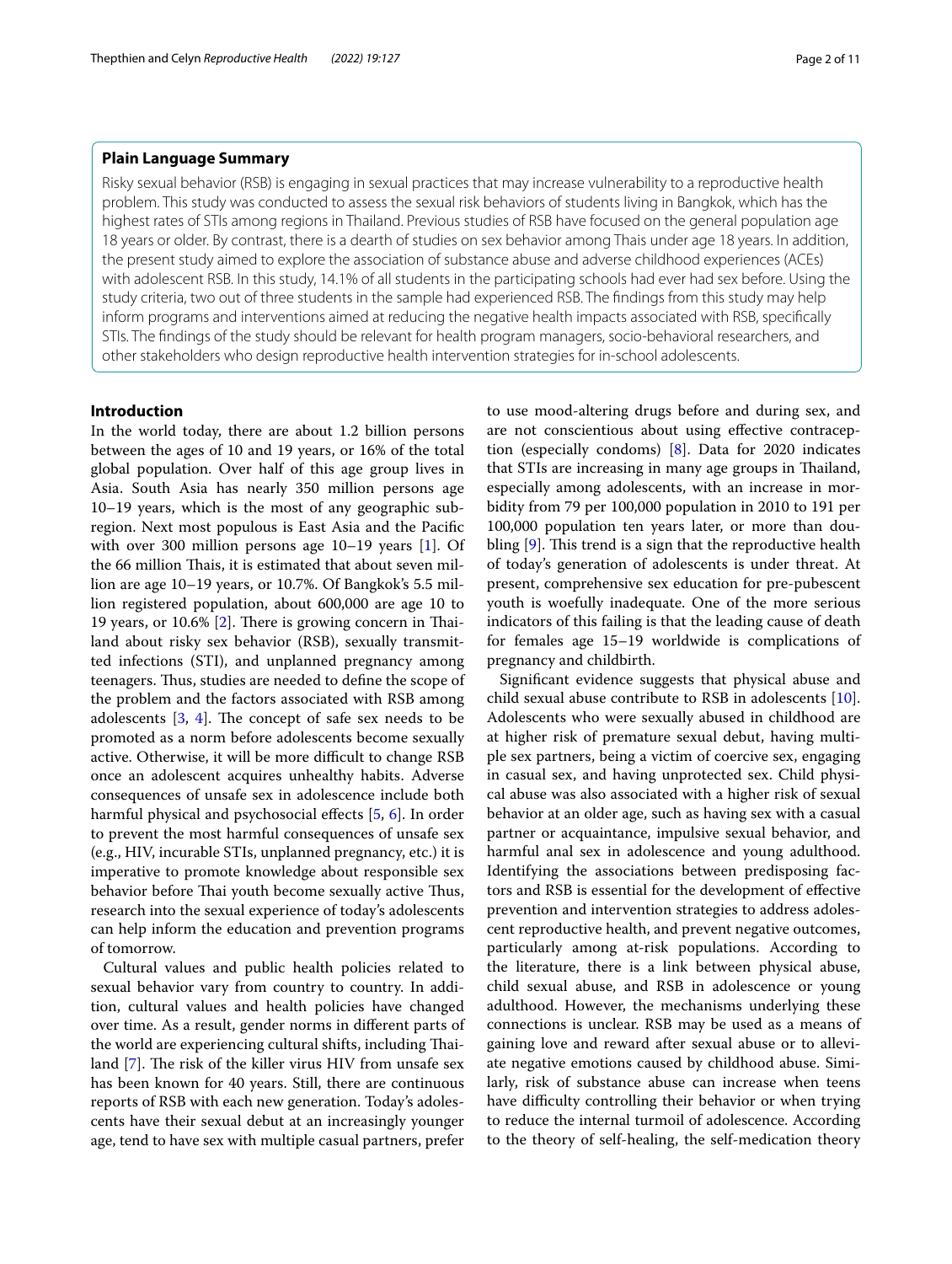suggests that a person may abuse substances (e.g., alcohol and other mood-altering drugs) to cope and compensate for the emotional disturbances associated with the harm sustained earlier in life. Substance abuse may lead to an increased risk of addictive sexual behavior by reducing inhibitions. According to myopia theory, alcohol may increase the likelihood of engaging in RSB by limiting perceptions and attention. Because of this, people who are intoxicated and have reduced impulse control, disproportionately focus on the incentives (e.g., arousal, lust) rather than the adverse consequences (e.g., STIs) of sex.

Substance abuse during adolescence interferes with normal cognitive, emotional, and social development. Several studies show that early and frequent substance abuse or increased substance abuse over time threaten development in adulthood, including attainment of educational goals and healthy physical and mental development [\[11\]](#page-9-10). A number of studies have examined the relationship between substance abuse and RSB, using cross-sectional or longitudinal data covering short periods of time [\[12](#page-9-11)]. In general, many of these studies have found a positive association between substance use and RSB. For example, some studies found that excessive alcohol use is positively associated with a greater number of sexual partners, and has a very negative efect on condom use  $[12-15]$  $[12-15]$  $[12-15]$ . Other studies have found that smoking is strongly associated with higher-risk sexual activity, including having a higher number of sex partners and lack of condom use  $[16]$  $[16]$ . The use of marijuana and other mood-altering drugs is associated with having a higher number of sexual partners and lack of condom use [\[17](#page-9-14)]. On the other hand, some studies have not found a signifcant relationship between use of alcohol, marijuana, tobacco, and/or cocaine and condom use [\[18,](#page-9-15) [19](#page-9-16)].

In Thailand, secondary school is usually a new environment for the young adolescent, in which people from different primary schools come together and are exposed to a much wider range of attitudes and behaviors of their student peers, including sexual norms and behavior. The vast majority of students attending (general) secondary schools are in their teens, where gender identity formation and gender experimentation take place. Students who are tracked into vocational education usually continue toward a certifcate/diploma or commercial college education. By contrast, students in general high schools are exposed to a range of courses and disciplines, usually with the goal of preparing them to pass the college entrance exams for study toward earning a bachelor's degree or higher. Of course, high school and vocational school is a period that coincides with transitioning through puberty, hormonal changes of adolescence, and the experience of powerful drive to explore issues about sex and experiment with sexual behavior  $[20]$  $[20]$ . This is a universal phenomenon of adolescents in all societies around the world—unless the state or culture imposes strict restrictions on adolescent attire and unsupervised interaction between the sexes [[21\]](#page-9-18).

The objective of this study was to assess the RSB of students living in Bangkok, which has the highest rates of STIs among regions in Thailand. Previous studies of RSB have focused on the general population age 18 years or older. By contrast, there is a dearth of studies on sex behavior among Thais age under 18 years. In addition, the present study aimed to explore the association of substance abuse and adverse childhood experiences (ACEs) with adolescent RSB. Past research has found a statistically signifcant association between history of ACEs and RSB in adolescence. However, most of those studies were conducted in Western countries; very few have been conducted in Thailand. The findings from this study should help inform programs and interventions aimed at reducing the negative health impacts associated with RSB, specifically STIs. The findings of the study should be relevant for health program managers, socio-behavioral researchers, and other stakeholders who design reproductive health intervention strategies for in-school adolescents.

# **Materials and methods**

# **Study area and period**

Data were collected for this study as part of a Bangkok Behavioral Surveillance Survey (BBSS) project, which monitors HIV infection and risk factors in ten target populations in the Bangkok metropolitan area. The BBSS is conducted every two years, and includes a sample of students enrolled in high school Years 2 and 5, and vocational Year 2 students from 26 high schools and 15 vocational schools in Bangkok. The cross-sectional data collection was conducted in February 2020 by applying an Internet-based survey using Lime software. The format was optimized for both computers, tablets, and mobile devices. The questionnaire took an average of 15 min to complete.

## **Population and eligibility**

The registered population in Bangkok at the time of the survey was 5,588,222 people, with persons age 10–19 years totaling 591,596 people, and persons age 14–16 years totaling 59,139. Data were collected from 6167 students representing about 10% of adolescents in educational institutions in Bangkok at the time. A total of 872 respondents reported that they had ever had sex before, or 14.1% of all adolescents included in the BBSS. Among the 872 sexually-active students, 66 were studying in high school Year 2, 223 were in high school Year 5, and 583 were in their 2nd year of vocational school.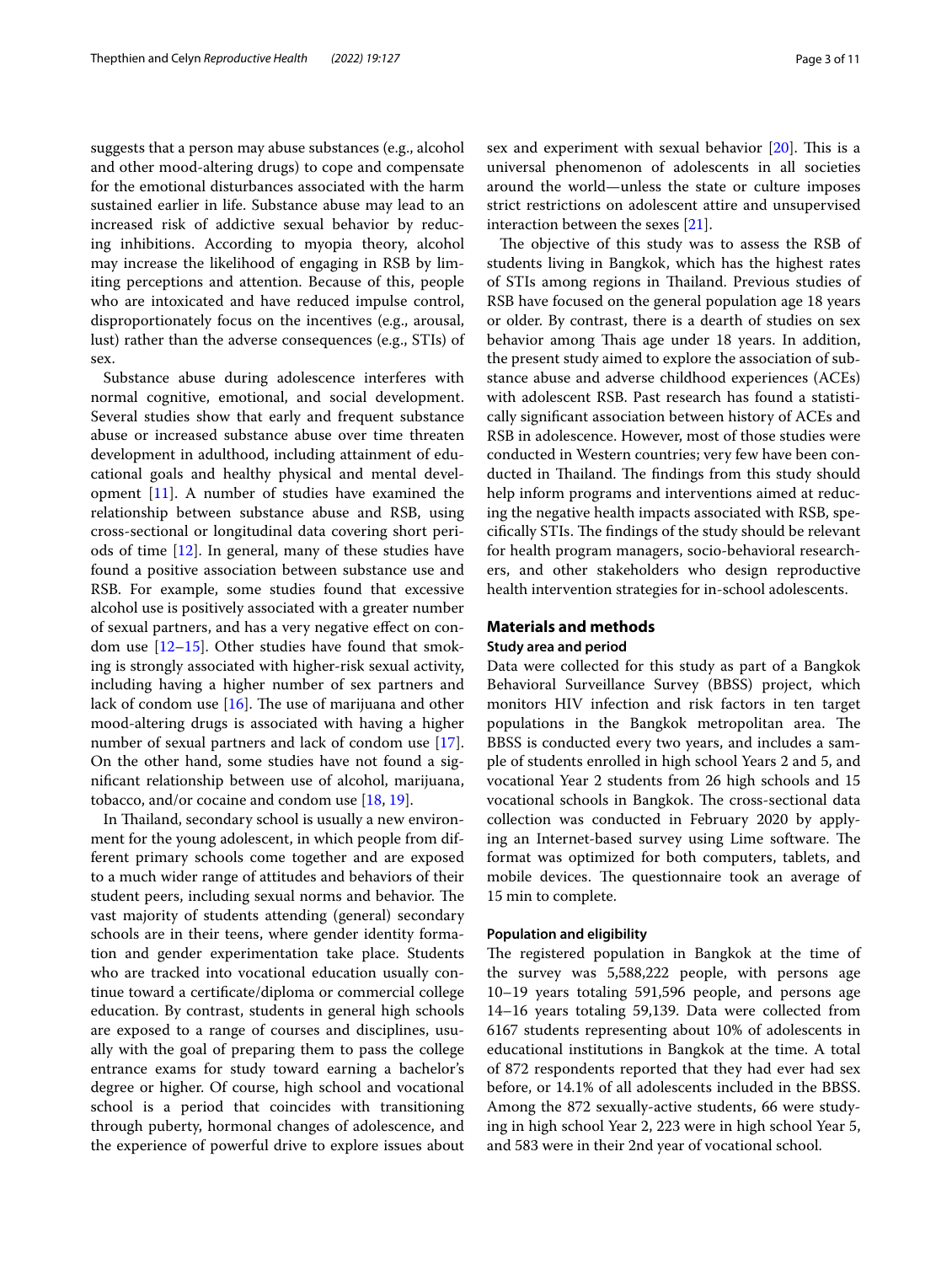# **Sample size and sampling technique**

The schools were selected by simple random sampling among institutions with at least 1000 students enrolled, and stratifed by six geographic zones of Bangkok. In the fnal step, 100–120 students in each school were systematically, randomly selected, with an equal number of males and females.

## **Data collection instruments and procedures**

The Sexual Behavior Module was developed from the National Youth Risk Behavior Survey questionnaire. The independent variables used in the study include sociodemographic factors (gender, GPA in the last semester, migration status, location of parents'/guardians' home, other members of the current residence, cost of living, monthly allowance, grade level). Personal behavior variables include alcohol consumption, smoking, vaping, marijuana use, pornography viewing, gambling, ACEs, pregnancy, and contraception. Peer-related factors include having close friends involved in substance abuse, and having close friends who tried to persuade the respondent to use drugs. School-related variables include perception of strict sanctions against student substance abuse and safety. Family factors include whether the parents are divorced, and presence of domestic violence. Respondents were asked if they used contraception at last sex. If the response was "yes," they were asked if they used emergency contraception or some other form of post-coital prevention of pregnancy.

The Substance Abuse Module asked respondents about their use of alcohol, tobacco cigarettes, and e-cigarettes (i.e., vaping) in the past month. Respondents were asked about cannabis use in the past year. Alcohol consumption was measured by asking the following question: "*During the past month, did you drink one or more servings of an alcoholic beverage at one sitting?"* ("Beverage" refers to a glass of wine, a bottle of wine cooler, a small bottle/ can of beer, a shot of liquor, or a mixed drink.) Smoking (tobacco and or vaping) was measured by the question: "*Did you smoke at least once in the past month?"* Marijuana use was measured by response to the question: "*Did you smoke marijuana at least once in the last year?".*

After receiving approval from the Ethical Review Committee, the researchers asked the participating schools to obtain consent from parents of students under 18 years of age to participate in the study. Student privacy was protected through anonymous and voluntary participation, and informed consent was obtained as appropriate from the students, parents and/or school officials. Students were assured that they were free to participate in the survey or not, that their responses would be totally confdential, and their choice/refusal to participate would have no efect on their student performance evaluation.

# **Measurements and operational defnitions**

Risky sexual behavior (RSB) was the primary outcome variable. RSB was measured using a composite of the following indicators: (1) Having sex with a commercial sex worker or sex in exchange for cash or in-kind compensation; (2) Having two or more sexual partners; (3–4) Practicing inconsistent condom use or failure to use condoms during intercourse at frst and latest sex episode; and (5–6) Experiencing coercion at frst sex; experienced coercive sex in the past year. Response was scored, with a total possible score=6 points. If respondents answered '*Yes*' to a particular type of sexual behavior, it was defned as risky sexual behavior. In this study, RSB was calculated only among those students who had had at least one episode of sexual intercourse up to the time of data collection.

### **Data processing and analysis**

The questionnaire was initially checked with the Lime Survey software for completeness and consistency of response prior to the analysis. Data were then exported to SPSS version 25 for further analysis. The researchers conducted descriptive statistics, such as calculating frequency and percentages for discrete independent variables, and the mean (with standard deviation) for continuous variables. A binary logistic regression analysis was conducted to test for statistically-signifcant associations between the independent and dependent variables, with confidence level of  $p < 0.05$  (95%), and remaining variables were introduced into the multivariate models. Variables were tested for multi-collinearity using the methodology proposed by Stevens (2012) [\[22](#page-9-19)]. The resulting *r* values were not greater than 0.80, and model suitability was examined with the Hosmer-Leme test ( $P=0.099$ ) with a statistically significant level of  $p$ -value < 0.05.

# **Study results**

## **Socio‑demographic characteristics**

In the study, 14.1% (95% CI: 13.3, 15.0) of all students in the participating schools had ever had sex before, including 7.6% of high school Year 2 students, 25.6% of high school Year 5 students, and 66.9% of vocational Year 2 students. The mean age of the study sample was 15.7 years, two-thirds (65.1%) were age above 15 years. Of the sexually active, two out of fve (42.1%) were male students, while 57.9% were female students.

Of the 872 students who had ever had sex, more were female than male, and were more likely to be vocational students, followed by students in high school Years 5 and 2. Most of the respondents said they were living with their father and/or mother, and were born in Bangkok. About 60 percent lived in the family-owned dwelling.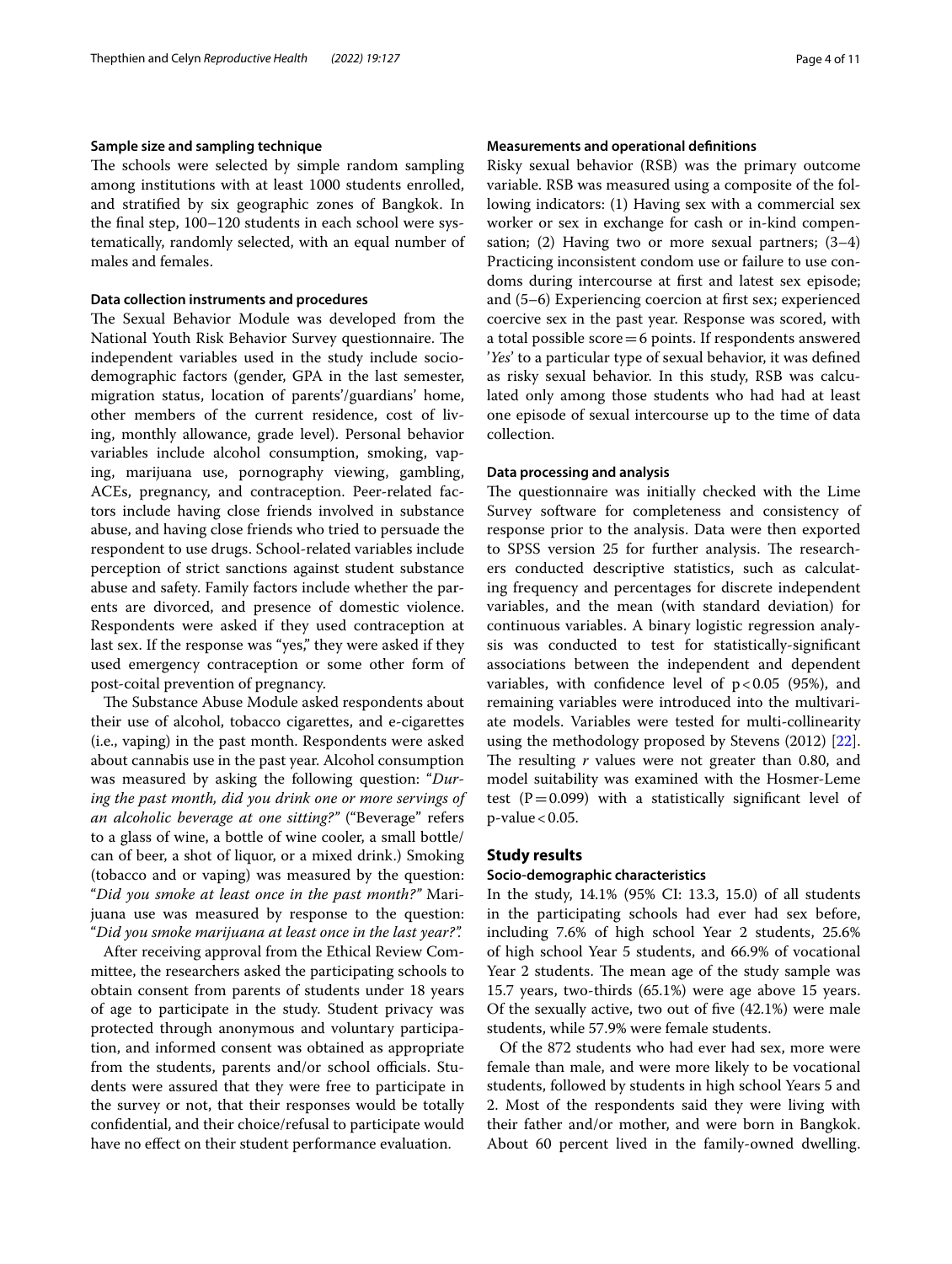More than half the students perceived that their school was very strict about the prohibition of substance abuse. Half the students had low academic achievement. About one in four lived in a household with divorced parents and/or domestic abuse. Also, about one in four said a close friend tried to persuade them to use addictive drugs, and more male students reported that experience than their female counterparts. For details of the demographic, see Table [1.](#page-4-0)

# **Factors related to ACEs and substance abuse**

As show in Table [2](#page-5-0), Over two-thirds of the students (69.2%) had viewed pornographic media before, with males having a significantly greater proportion of porn-viewing behavior than females. Nearly one in

seven (13.6%) of the sample had experienced sexual harassment, while over one in five (22.6%) had experienced physical and/or emotional abuse, and/or physical or emotional neglect (22.7%). About one-third have experienced substantial property loss from gambling. Males accounted for significantly more losses from gambling than females. About one in ten had a history of unintended pregnancy; 6.5% of male students reported that their partner had an unintended pregnancy, while 14.3 percent of female students reported that they had experienced an unintended pregnancy. Use of drugs included drinking at least one alcoholic beverage (40.9%), smoking tobacco (21.4%), and smoking e-cigarettes (20.8%) in the last 30 days. Recreational use of marijuana in the past year was reported

<span id="page-4-0"></span>**Table 1** Socio-demographic characteristics of sexually-active adolescents in Bangkok, 2020 (n = 872)

| <b>Variables</b>                                   | <b>Categories</b>       | Total ( $n = 872$ ) |      | Sex category       |      |                      |      | P-Value <sup>a</sup> |  |
|----------------------------------------------------|-------------------------|---------------------|------|--------------------|------|----------------------|------|----------------------|--|
|                                                    |                         |                     |      | Male ( $n = 367$ ) |      | Female ( $n = 505$ ) |      |                      |  |
|                                                    |                         | $\%$<br>n           |      | n                  | $\%$ | $\%$<br>n            |      |                      |  |
| Living arrangements                                | With biological parents | 610                 | 70.0 | 260                | 70.8 | 350                  | 69.3 | 0.625                |  |
|                                                    | Away from parentsb      | 262                 | 30.0 | 107                | 29.2 | 155                  | 30.7 |                      |  |
| Residence                                          | Own                     | 519                 | 59.5 | 235                | 64.0 | 284                  | 56.2 | $0.006*$             |  |
|                                                    | Rent                    | 312                 | 35.8 | 110                | 30.0 | 202                  | 40.0 |                      |  |
|                                                    | Other                   | 41                  | 4.7  | 22                 | 6.0  | 19                   | 3.8  |                      |  |
| Born in Bangkok                                    | Yes                     | 751                 | 86.7 | 308                | 83.9 | 448                  | 88.7 | $0.040*$             |  |
|                                                    | <b>No</b>               | 166                 | 13.3 | 59                 | 16.1 | 57                   | 11.3 |                      |  |
| Current grade level                                | High school Year 2      | 66                  | 7.6  | 42                 | 11.4 | 24                   | 4.8  | $0.001***$           |  |
|                                                    | High school Year 5      | 223                 | 25.6 | 96                 | 26.2 | 127                  | 25.1 |                      |  |
|                                                    | Vocational Year 2       | 583                 | 66.9 | 229                | 62.4 | 354                  | 70.1 |                      |  |
| Age (years)                                        | $13 - 15$               | 2150                | 34.9 | 1141               | 39.8 | 1009                 | 30.6 | < 0.001              |  |
| $Mean = 15.7$<br>$SD = 1.6$                        | $16 - 19$               | 4017                | 65.1 | 1728               | 60.2 | 2289                 | 69.4 |                      |  |
| Status                                             | Live together           | 98                  | 11.2 | 38                 | 10.4 | 60                   | 11.9 | 0.481                |  |
|                                                    | No                      | 774                 | 88.8 | 329                | 89.6 | 445                  | 88.1 |                      |  |
| GPA                                                | $1 - 2$                 | 475                 | 54.5 | 225                | 61.3 | 250                  | 49.5 | $0.001***$           |  |
|                                                    | $3 - 4$                 | 397                 | 45.5 | 142                | 38.7 | 255                  | 50.5 |                      |  |
| Allowance (baht per day) <sup>c</sup>              | $\leq 100$              | 237                 | 27.2 | 105                | 28.6 | 132                  | 26.1 | 0.64                 |  |
|                                                    | $101 - 200$             | 520                 | 59.6 | 204                | 55.6 | 316                  | 62.6 |                      |  |
|                                                    | >200                    | 115                 | 13.2 | 58                 | 15.8 | 57                   | 11.3 |                      |  |
| A close friend tried to persuade them to use drugs | No                      | 644                 | 73.9 | 257                | 70.0 | 387                  | 76.6 | $0.028*$             |  |
|                                                    | Yes                     | 228                 | 26.1 | 110                | 30.0 | 118                  | 23.4 |                      |  |
| Perception of school strictness about drugs        | Low                     | 410                 | 47.0 | 187                | 51.0 | 223                  | 44.2 | $0.047*$             |  |
|                                                    | High                    | 462                 | 53.0 | 180                | 49.0 | 282                  | 55.8 |                      |  |
| Parents are divorced                               | No                      | 647                 | 74.2 | 282                | 76.8 | 365                  | 72.3 | 0.129                |  |
|                                                    | Yes                     | 225                 | 25.8 | 85                 | 23.2 | 140                  | 27.7 |                      |  |
| Domestic violence                                  | No                      | 670                 | 76.8 | 291                | 79.3 | 379                  | 75.0 | 0.143                |  |
|                                                    | Yes                     | 202                 | 23.2 | 76                 | 20.7 | 126                  | 25.0 |                      |  |

<sup>a</sup> Chi-square test, <sup>b</sup>living with relatives, living alone, living in group. <sup>c</sup>1 USD = 33 baht

 $*$ p-value < 0.05,  $*$  $*$ p-value < 0.001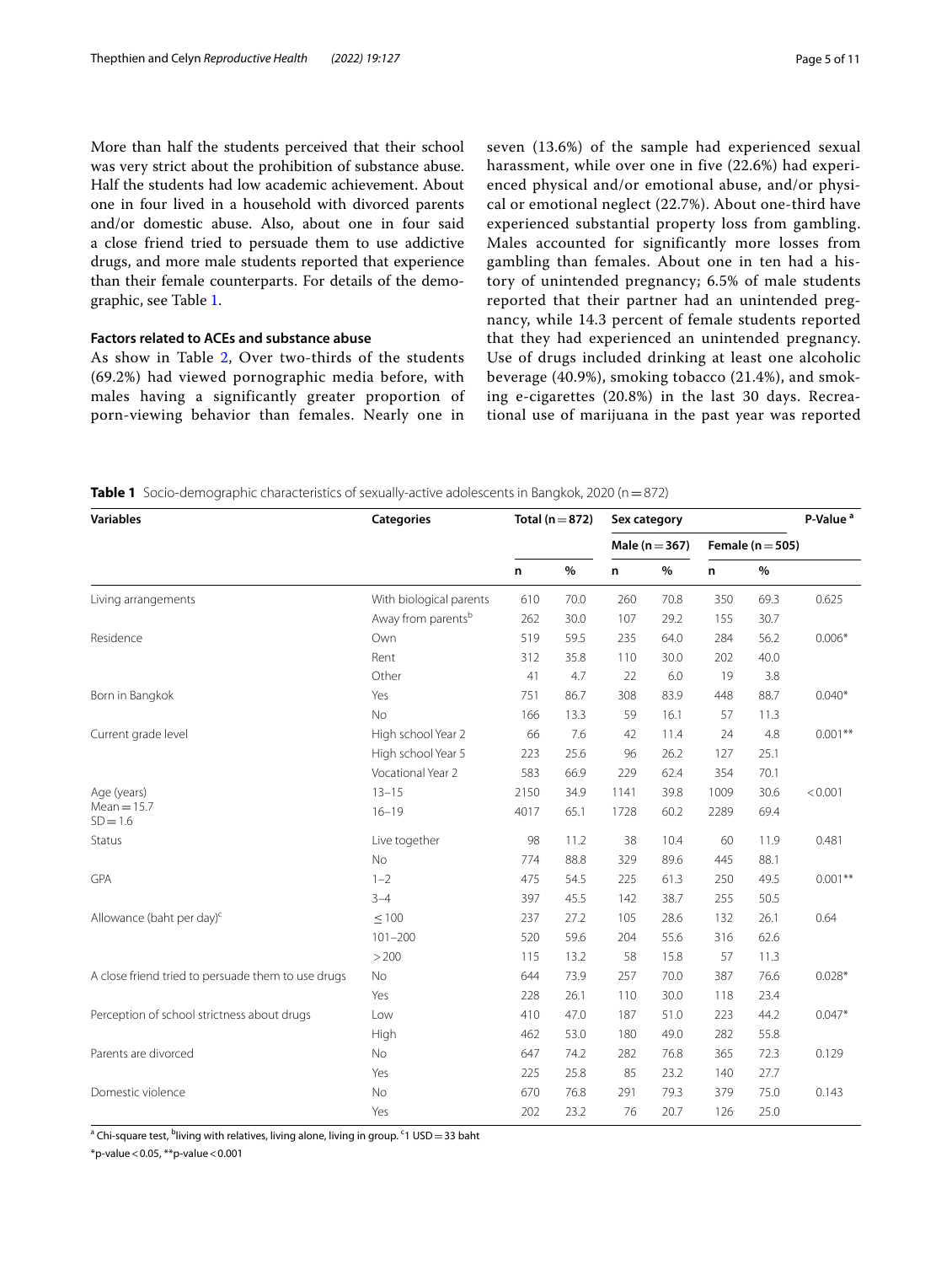by 6.9%, with males having a significantly higher proportion of substance use than females for most substances. The exception is for alcohol consumption, for which females reported significantly higher use than males. Over two-thirds of the respondents (68.8%) used contraception, and 7.9% had used emergency contraception. Fully, 7.8% reported that their first sex was involuntarily, and females had a significantly higher proportion of involuntary sex than males.

### **Risky sexual behavior (RSB) among study participants**

RSB was measured across six indicators. As noted above, 7.8% reported that their first experience of sex was involuntary; 11.4% had coercive sex in the past year; 33.7% reported not using a condom at their sexual debut; 30.5% reported not using a condom the last time they had sex; 42.4% had more than one sex partner; and 3.0% had received cash or in-kind compensation for sex in the past year. Using these criteria, two out of three of the students in this sample (69.5%) had experienced RSB (see Table [3](#page-6-0)).

### **Results of multivariable logistic regression analysis**

The multivariate logistic regression analysis identified factors that were signifcantly associated with RSB, as follows: cannabis use in the past year  $(AOR = 2.84; 95\%)$ CI 1.23–6.56); smoking cigarettes in the past 30 days (AOR=1.79; 95% CI 1.12–2.88); experiencing substantial loss of property from gambling  $(AOR=1.81; 95%$  CI 1.28–2.55); not using contraception  $(AOR = 2.74; 95\% \text{ CI})$ 2.91–3.93); and/or having a history of ACEs (AOR = 1.60; 95% CI 1.03–2.56) (see Table [4](#page-6-1)).

# **Discussion**

This study assessed RSB and related factors among sexually-active adolescents enrolled in high school Years 2 and 5, and 2nd year of vocational school, in Bangkok. The students ranged in age from  $14-16$  years. Substance use variables, such as drinking alcohol, consuming marijuana, and smoking e-cigarettes had a signifcant

<span id="page-5-0"></span>**Table 2** Individual behavior among sexually-active adolescents in Bangkok, 2020 (n=872)

| <b>Variables</b>                          | <b>Categories</b> | Total ( $n = 872$ ) |      | Sex                | P-Value |                      |      |            |
|-------------------------------------------|-------------------|---------------------|------|--------------------|---------|----------------------|------|------------|
|                                           |                   |                     |      | Male ( $n = 367$ ) |         | Female ( $n = 505$ ) |      |            |
|                                           |                   | n                   | %    | n.                 | $\%$    | n                    | $\%$ |            |
| Watch porn media                          | <b>No</b>         | 269                 | 30.8 | 53                 | 14.4    | 216                  | 42.8 | < 0.001    |
|                                           | Yes               | 603                 | 69.2 | 314                | 85.6    | 289                  | 57.2 |            |
| Was physically or emotionally abused      | No                | 675                 | 77.4 | 291                | 79.3    | 384                  | 76.0 | 0.257      |
|                                           | Yes               | 197                 | 22.6 | 76                 | 20.7    | 121                  | 24.0 |            |
| Was sexually abused                       | No                | 753                 | 86.4 | 313                | 85.3    | 440                  | 87.1 | 0.434      |
|                                           | Yes               | 119                 | 13.6 | 54                 | 14.7    | 65                   | 12.9 |            |
| Experienced physical or emotional neglect | No                | 674                 | 77.3 | 291                | 79.3    | 383                  | 75.8 | 0.230      |
|                                           | Yes               | 198                 | 22.7 | 76                 | 20.7    | 122                  | 24.2 |            |
| Gambles                                   | No                | 587                 | 67.3 | 224                | 61.0    | 363                  | 71.9 | $0.001***$ |
|                                           | Yes               | 285                 | 32.7 | 143                | 39.0    | 142                  | 28.1 |            |
| Drinks alcohol                            | No                | 515                 | 59.1 | 236                | 64.3    | 279                  | 55.2 | $0.007*$   |
|                                           | Yes               | 357                 | 40.9 | 131                | 35.7    | 226                  | 44.8 |            |
| Smokes cigarettes                         | No                | 685                 | 78.6 | 260                | 70.8    | 425                  | 84.2 | < 0.001    |
|                                           | Yes               | 187                 | 21.4 | 107                | 29.2    | 80                   | 15.8 |            |
| Uses cannabis                             | <b>No</b>         | 812                 | 93.1 | 330                | 89.9    | 482                  | 95.4 | $0.001**$  |
|                                           | Yes               | 60                  | 6.9  | 37                 | 10.1    | 23                   | 4.6  |            |
| Use e-cigarettes                          | No                | 691                 | 79.2 | 275                | 74.9    | 416                  | 82.4 | $0.007*$   |
|                                           | Yes               | 181                 | 20.8 | 92                 | 25.1    | 89                   | 17.6 |            |
| Had an unintended pregnancy               | No                | 776                 | 89.0 | 343                | 93.5    | 433                  | 85.7 | < 0.001    |
|                                           | Yes               | 96                  | 11.0 | 24                 | 6.5     | 72                   | 14.3 |            |
| Uses birth control                        | No                | 272                 | 31.2 | 136                | 37.1    | 136                  | 26.9 | $0.001**$  |
|                                           | Yes               | 600                 | 68.8 | 231                | 62.9    | 369                  | 73.1 |            |
| Uses emergency contraception              | No                | 803                 | 92.1 | 347                | 94.6    | 456                  | 90.3 | $0.022*$   |
|                                           | Yes               | 69                  | 7.9  | 20                 | 5.4     | 49                   | 9.7  |            |

 $*$ p-value < 0.05,  $*$  $*$ p-value < 0.001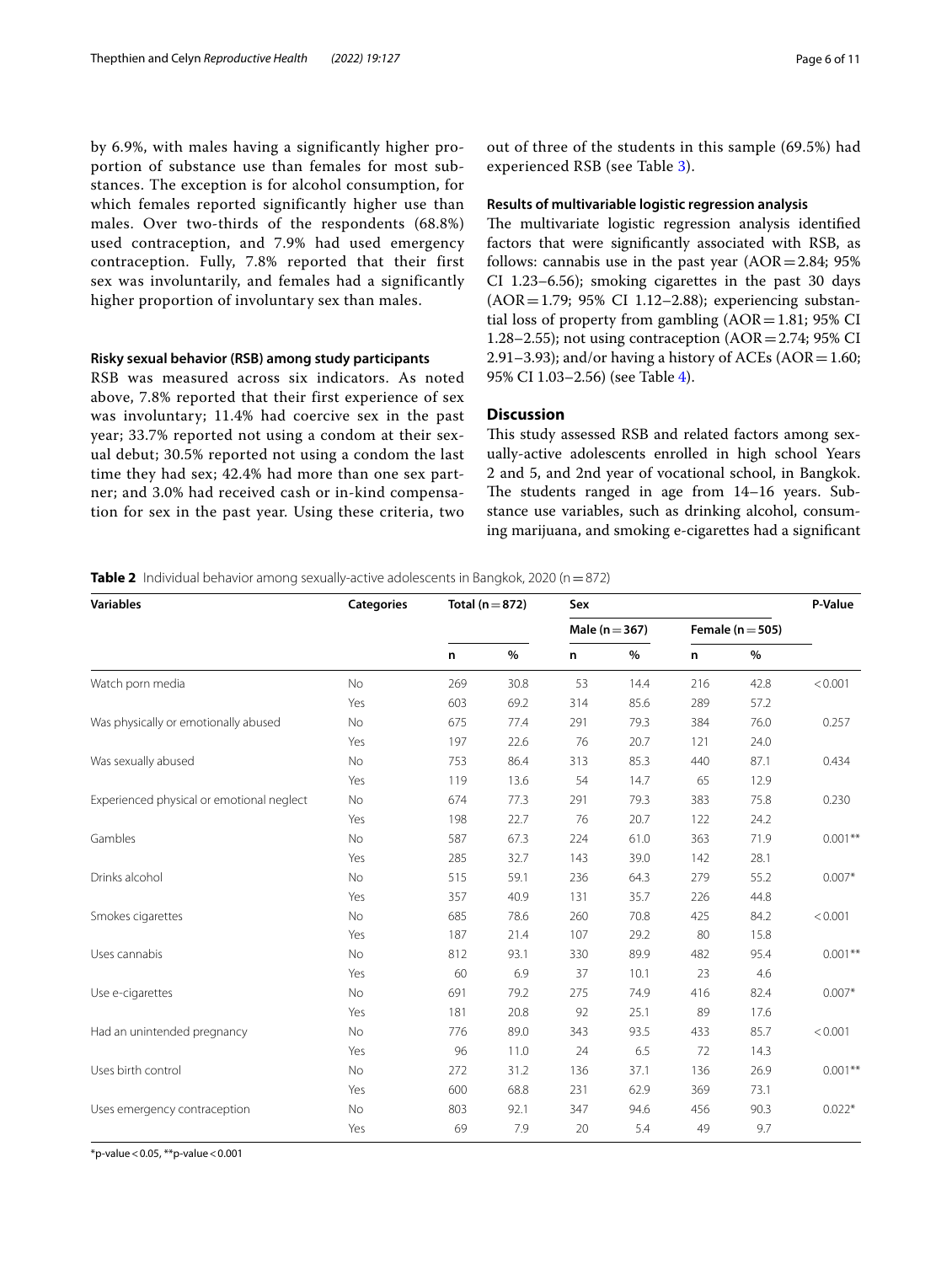<span id="page-6-0"></span>

| Table 3 Sexual history and contraceptive use among sexually-active adolescents in Bangkok, 2020 (n = 872) |  |
|-----------------------------------------------------------------------------------------------------------|--|
|-----------------------------------------------------------------------------------------------------------|--|

| <b>Variables</b>                         | <b>Categories</b> | Total ( $n = 872$ ) |      | Sex category       |      |                      |      | P-Value    |
|------------------------------------------|-------------------|---------------------|------|--------------------|------|----------------------|------|------------|
|                                          |                   |                     |      | Male ( $n = 367$ ) |      | Female ( $n = 505$ ) |      |            |
|                                          |                   | n                   | %    | n                  | $\%$ | n                    | $\%$ |            |
| First sex was voluntary                  | Yes               | 804                 | 92.2 | 350                | 95.4 | 545                  | 89.9 | $0.003*$   |
|                                          | <b>No</b>         | 68                  | 7.8  | 17                 | 4.6  | 51                   | 10.1 |            |
| Ever been forced to have sex             | <b>No</b>         | 773                 | 88.6 | 319                | 86.9 | 454                  | 89.9 | 0.171      |
|                                          | Yes               | 99                  | 11.4 | 48                 | 13.1 | 51                   | 10.1 |            |
| Used condoms at first sex                | Yes               | 578                 | 66.3 | 231                | 62.9 | 347                  | 68.7 | 0.075      |
|                                          | <b>No</b>         | 294                 | 33.7 | 136                | 37.1 | 158                  | 31.3 |            |
| Used condom at last sex                  | Yes               | 606                 | 69.5 | 255                | 69.5 | 351                  | 69.5 | 0.994      |
|                                          | <b>No</b>         | 266                 | 30.5 | 112                | 30.5 | 154                  | 30.5 |            |
| Number of sexual partners in lifetime    | One               | 502                 | 57.6 | 223                | 60.8 | 279                  | 55.2 | 0.104      |
|                                          | More than one     | 370                 | 42.4 | 144                | 39.2 | 226                  | 44.8 |            |
| Sold sex before                          | <b>No</b>         | 846                 | 97.0 | 351                | 95.6 | 495                  | 98.0 | $0.041*$   |
|                                          | Yes               | 26                  | 3.0  | 16                 | 4.4  | 10                   | 2.0  |            |
| Engaged in RSB                           | <b>No</b>         | 266                 | 30.5 | 115                | 31.3 | 151                  | 29.9 | 0.650      |
|                                          | Yes               | 606                 | 69.5 | 252                | 68.7 | 354                  | 70.1 |            |
| Used birth control                       | <b>No</b>         | 272                 | 31.2 | 136                | 37.1 | 136                  | 26.9 | $0.001***$ |
|                                          | Yes               | 600                 | 68.8 | 231                | 62.9 | 369                  | 73.1 |            |
| Used emergency contraception at last sex | No                | 803                 | 92.1 | 347                | 94.6 | 456                  | 90.3 | $0.022*$   |
|                                          | Yes               | 69                  | 7.9  | 20                 | 5.4  | 49                   | 9.7  |            |

RBS; risky sexual behavior

\*p-value<0.05, \*\*p-value<0.001

<span id="page-6-1"></span>

| Table 4 Factors associated with risky sexual behavior (RSB) among sexually-active adolescents in Bangkok, 2020 (n = 872) |  |
|--------------------------------------------------------------------------------------------------------------------------|--|
|--------------------------------------------------------------------------------------------------------------------------|--|

| <b>Variables</b>     | <b>Categories</b> | RSB n (%)        |                   | <b>COR</b> | (95% CI)      | <b>AOR</b> | (95%CI)       |
|----------------------|-------------------|------------------|-------------------|------------|---------------|------------|---------------|
|                      |                   | No ( $n = 266$ ) | Yes ( $n = 606$ ) |            |               |            |               |
| Uses cannabis        | <b>No</b>         | 259(31.9)        | 553 (68.1)        |            |               |            |               |
|                      | Yes               | 7(11.7)          | 53 (88.3)         | $3.55***$  | 1.59-7.91     | $2.84*$    | $1.23 - 6.56$ |
| Drinks alcohol       | No                | 169 (32.8)       | 346 (67.2)        |            |               |            |               |
|                      | Yes               | 97(27.2)         | 260 (72.8)        | 1.34       | $0.97 - 1.76$ | 1.09       | $0.79 - 1.51$ |
| Smokes cigarettes    | No                | 233 (34.0)       | 452 (66.0)        |            |               |            |               |
|                      | Yes               | 33 (17.6)        | 154 (82.4)        | $2.41***$  | $2.41 - 3.62$ | $1.79*$    | $1.12 - 2.88$ |
| Uses e-cigarettes    | No                | 225(32.6)        | 466 (67.4)        |            |               |            |               |
|                      | Yes               | 41(22.7)         | 140 (77.3)        | $1.65*$    | $1.12 - 2.42$ | 1.08       | $0.69 - 1.68$ |
| Gambles              | No                | 205 (34.9)       | 382 (65.1)        |            |               |            |               |
|                      | Yes               | 61(21.4)         | 224 (78.6)        | $1.55*$    | $1.40 - 2.67$ | $1.81*$    | $1.28 - 2.55$ |
| Uses birth control   | Yes               | 218(36.3)        | 382 (63.7)        |            |               |            |               |
|                      | No                | 48 (17.6)        | 224 (82.4)        | $2.66***$  | $1.87 - 3.79$ | $2.74***$  | $2.91 - 3.93$ |
| Was sexually abused* | No                | 238 (31.6)       | 515 (68.4)        |            |               |            |               |
|                      | Yes               | 28(23.5)         | 91(76.5)          | 1.65       | $1.06 - 2.59$ | $1.60*$    | $1.03 - 2.56$ |

\*p-value<0.05, \*\*p-value<0.001. Controlling for socio-demographic characteristics

association with RSB. Other correlates of RSB include gambling, having had an accidental pregnancy, not using birth control when having sex, and had a history of ACEs. In this study, 14.1% (95% CI 13.3, 15.0) of all students in the participating schools had ever had sex before. A study of sexual behavior among vocational students in northern Thailand found that 46.5% had ever had sex, and males were more sexually active than their female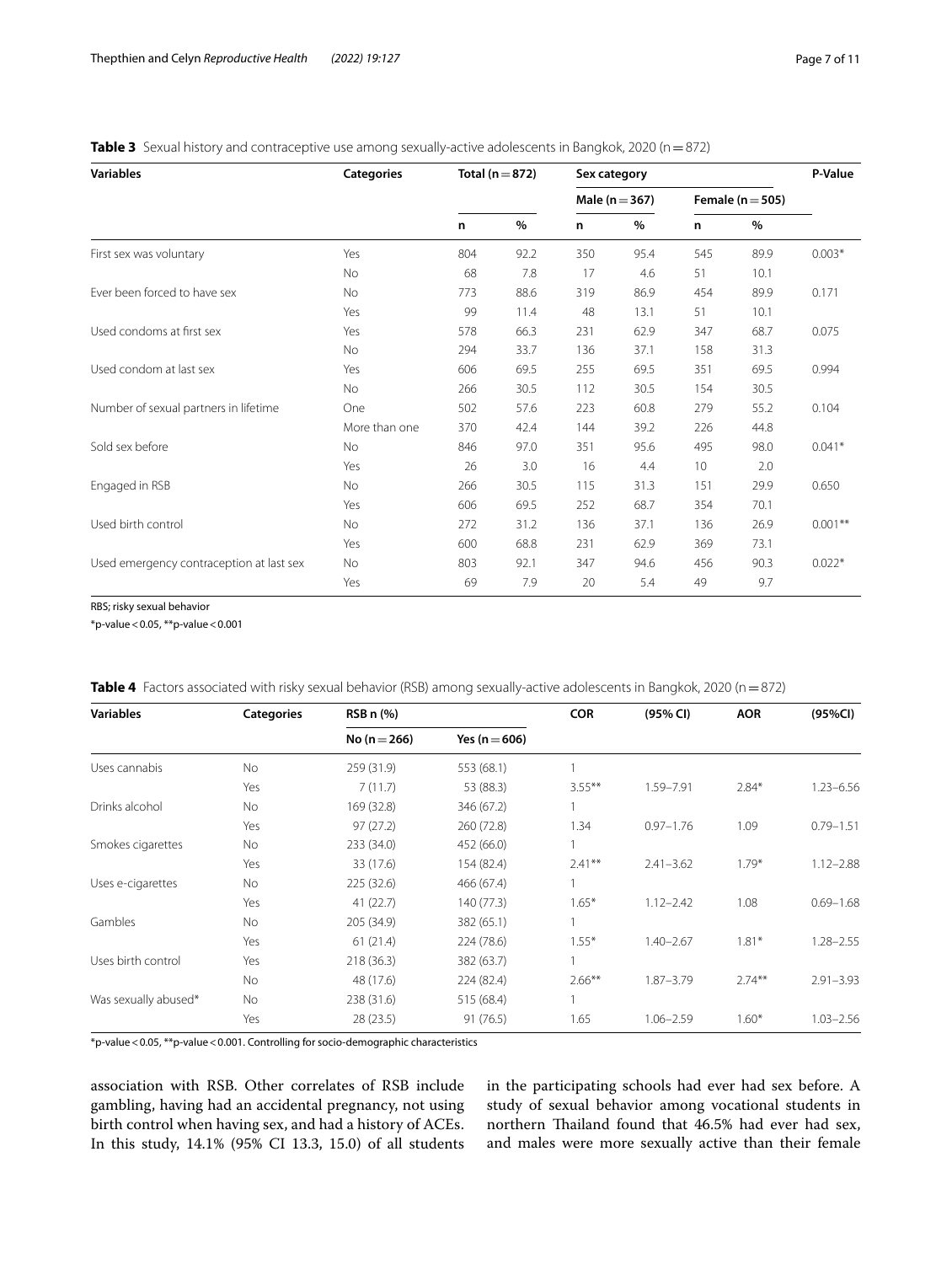counterparts  $[7]$  $[7]$ . This difference with the Bangkok study may be due to varying socio-demographic and cultural contexts between the two study areas. A study in South Korea [\[23\]](#page-9-20), found that only 5% of high school students were sexually active, which is in stark contrast to a study in the Poland where more than 78% of students attending universities had ever had sex [\[24](#page-10-0)]. It is not clear whether these wide diferences in sexual activity are attributed to diferent defnitions of sex, diference in age of the samples, or other artifacts of the studies.

### **The prevalence of risky sex behavior (RSB)**

Most studies have defned RSB as (1) Not using condoms for every episode of sex; and (2) Having two or more sexual partners. In adolescents, RSB includes sexual debut at a very young age, a factor which is also associated with reproductive health risk, such as unprotected sex. Use of mood-altering drugs before or during sex also contributes to RSB [\[25\]](#page-10-1). Some studies defne RSB diferently as, for example: (1) Number of sexual partners during the lifetime; (2) Inconsistent use of condoms; and (3) Unwanted or unplanned pre-marital pregnancy [\[26](#page-10-2), [27\]](#page-10-3). Others also refer to exchanging sex for cash or inkind compensation as RSB [\[28](#page-10-4)]. RSB can produce negative consequences beyond the individual, such as family confict, damage to relationships, legal disputes, and/ or fnancial problems [\[29](#page-10-5)]. Unprotected sex is often the focus as a root cause of these problems because of its association with STIs and unwanted pregnancy. Worldwide, unprotected sex for both male and female adolescents ranks second in the health risk category [[30\]](#page-10-6). Over the past 15 years, a large proportion of adolescents in Central and Eastern Europe reported having RSB, which is associated with an increase in STIs other than HIV. The same is true for teen pregnancy and abortion rates [[31\]](#page-10-7). These public health issues have prompted research into the factors infuencing adolescent RSB [[32\]](#page-10-8). In addition, defnitions of RSB are becoming more standardized, and they now include coercion at sexual debut and forced sex in the past year as criteria. These factors have clinical utility and can be integrated into RSB prevention education programs.

The prevalence of RSB among college and university students in Ethiopia ranged from 23.3% to 60.9%. The estimated prevalence of RSB among college and university students was 40.6% and 42.4%, respectively, and the estimated overall prevalence of RSB was 41.6% [\[13](#page-9-21)]. Those results reflect a higher level of RSB than found in other studies conducted in Africa, North America, and Europe. Diferences may be due to sample size, age of the sample, calculation of the rates, and defnition of RSB [[26\]](#page-10-2).

# **Factors associated with RSB**

Adolescent RSB represents a serious public health concern that is potentially detrimental to health and well-being. RSB (e.g., multiple sex partners, not using condoms) may negatively afect health by directly contributing to risk for STIs and unintended pregnancy [\[25](#page-10-1)]. There is significant evidence suggesting that having a history of child sexual abuse contributes to RSB in adolescents [\[26\]](#page-10-2). Adolescents who were sexually abused at a young age are at higher risk of premature sex, having sex with multiple partners, having sex under the infuence of drugs, having sex with an uncommitted partner, and having unprotected sex [[33](#page-10-9)]. Consistent with this study, adolescents exposed to sexual abuse had 1.7 times more chance of experiencing RSB than adolescents without a history of sexual abuse.

Results reveal a high prevalence of adolescent contraceptive use in Bangkok. More than two-thirds of sexually-active teens in this study have used birth control. Condoms are the most common method of birth control for this sample. This is consistent with previous evidence highlighting condoms as the most common method of contraception among adolescents [[7,](#page-9-6) [34\]](#page-10-10), fol-lowed by emergency contraception, and withdrawal [\[35](#page-10-11)]. This study did not examine factors which might influence a teen's decision to use contraception. However, the fndings of some studies suggest that the preference for condoms stems from adolescent concern about perceived side efects of other methods [[36](#page-10-12)]. Adolescent females report using contraception more than their male counterparts. This is different from previous studies in Africa and Asia that found that adolescent males were more likely to use contraception with their female partners  $[37]$  $[37]$ . The differences may be attributable to the phrasing of questions about using contraception, cultural diferences across countries, and knowledge acquisition through online sources.

The relationship between adolescent RSB and substance use has been analyzed. There is evidence from studies that adolescent substance use is predictive of later RSB. Sexually-active teenagers may begin to spend more time with other sexually-active friends, and fnd themselves in social environments that facilitate substance abuse [[11,](#page-9-10) [38\]](#page-10-14). Adolescent RSB is more common when use of mood-altering substances is involved [\[39](#page-10-15)]. A study found that use of addictive drugs before last sex was prevalent among adolescents  $[38]$  $[38]$  $[38]$ . This study provides some evidence that is consistent with a possible explanation for the relationship between RSB and adolescent substance use. Substance use disorders are often associated with RSB. Our fndings are inconsistent with recent studies reporting that alcohol use is more likely to lead to unprotected sex  $[12–15]$  $[12–15]$ . The association between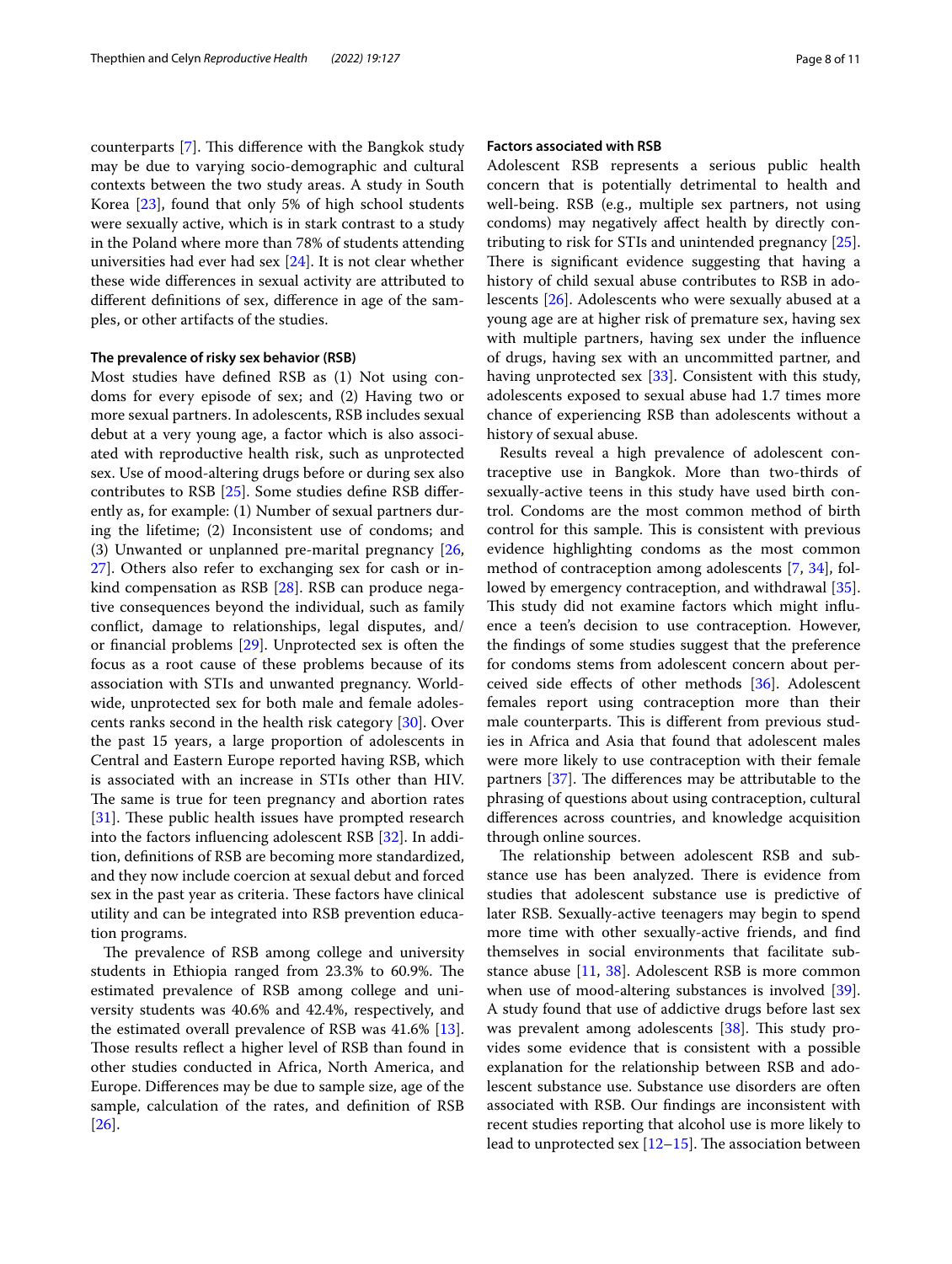alcohol use and RSB is empirically supported in a variety of studies. However, most of those studies are cross-sectional and, thus, causality cannot be inferred. The relationship between alcohol use and RSB is complex, and may be infuenced by a combination of social, physiological, and personality traits [[12\]](#page-9-11).

Adolescent cannabis use is a growing public health problem. In this study, the overall prevalence of cannabis use in the past year was approximately 6.9%, and adolescents who used cannabis had 3.7 times more chance of experiencing RSB than adolescents who did not use cannabis. These findings are consistent with previous research which found an association between marijuana use and an increased risk of sex among a sample of adolescents. [\[39](#page-10-15)]. Marijuana use is prevalent in high-income countries. For example, in the United States, approximately 0.7% of 13–14-year-olds and 3.4% of 15–16-yearolds use marijuana daily, and 22.2% of teens report using marijuana in the past month  $[40]$  $[40]$ . The use of marijuana may afect RSB. For example, studies have found that marijuana users are more likely to have their frst sex at an earlier age than non-users. Plus, marijuana has been linked to RSB, such as having multiple sex partners. It has been speculated that cannabis use may increase the risk of RSB through negative efects on neurodevelopmental or decision-making abilities [\[19\]](#page-9-16). Other factors include personality traits, self-perception, social status, and attractiveness. The main risks from marijuana use include premature sex (e.g., having sex before age 15), promiscuity, and the accompanying risk of STIs, HIV, and unplanned pregnancy [[19](#page-9-16), [41\]](#page-10-17).

This study found that one out of three sexually-experienced adolescents had considerable loss of property from gambling. Adolescents who gamble had 1.7 times more chance of RSB compared to adolescents who did not gamble. Male adolescents had more gambling behavior than their female counterparts. This contrasts with some previous studies which found variable prevalence of gambling among adolescents, with 77% to 88% of adolescents and young adults generally engaging in one form of gambling or another  $[42]$  $[42]$ . That prevalence rate is relatively high compared to the older population, with a prevalence of gambling between 39 and 50% [\[43](#page-10-19)]. Adolescents are more likely to start social gambling with friends and family, and gambling has the potential to negatively afect an individual's well-being, which may include issues related to relationships, family, fnances, social status, and career pursuits [\[44](#page-10-20)]. According to a study in Uganda, 62% of youth gambled, and gamblers were more male than female. The findings from the current study also found that male adolescents gamble more than female adolescents [[45\]](#page-10-21). A systematic review of national studies published in 2014 reported that the prevalence of problem gambling in North America was in the range of 2.1% to 2.6%, and in Oceania from 0.2% to 4.4%. By contrast, in Europe, the prevalence of problem gambling ranged between 0.2% and 12.3%. These results are hard to verify and may difer across countries and settings due to response bias and survey methodology. Additionally, studies may difer signifcantly based on inclusion criteria and target populations. These methodological discrepancies have led to outcomes that vary greatly from country to country or between diferent studies in the same country  $[45]$  $[45]$ . The vast majority of adolescents who gamble consider themselves prone to problem behaviors, and they may not see a link between gambling and health risk, particularly RSB. Gambling is associated with emotional, physical and mental problems, and many adolescents who gamble excessively experience stress, anxiety, and depression. Gambling addicts often experience mood swings that refect their winnings and losses, and makes them prone to sudden anger and irrational outbursts. These mood disorders also make gamblers more vulnerable to unprotected sex and sex with multiple partners, or even exchanging sex for cash or in-kind compensation if gambling debt becomes too onerous [[45\]](#page-10-21).

Although the study refects some acceptable quality assurance outcomes, the RSB data in this study were selfreported and, thus, subjects may under- or over-report their own RSB. Also, the survey focused on RSB in the past year, and targeted adolescents in high school Years 2 and 5, and 2nd year vocational school students. Thus, the sample is probably not representative of all adolescents, either in Bangkok or Thailand generally. Researchers need to consider studies using community-based qualitative research methods to determine strong predictors of RSB among adolescents. Inquiries about sexual harassment may have inappropriate metrics such as excluding the severity, duration, and frequency of the harassing behavior, and how that afects RSB.

# **Conclusions**

This study assessed RSB and related factors among sexually-active adolescents enrolled in high school Years 2 and 5, and 2nd year vocational schools in Bangkok. The students ranged in age from 14 to 16 years. About 14% of the study participants had engaged in sexual intercourse and, of these more than two-thirds can be considered to have RSB. The findings of this study show that substance use variables, such as consuming marijuana and smoking cigarettes had a signifcant association with RSB. Other correlates of RSB include gambling, not using birth control during sex, and having a history of ACEs. This study found that the majority of sexually-active adolescents are engaging in RSB. Interventions at the health facility, community, and school level should focus on the identifed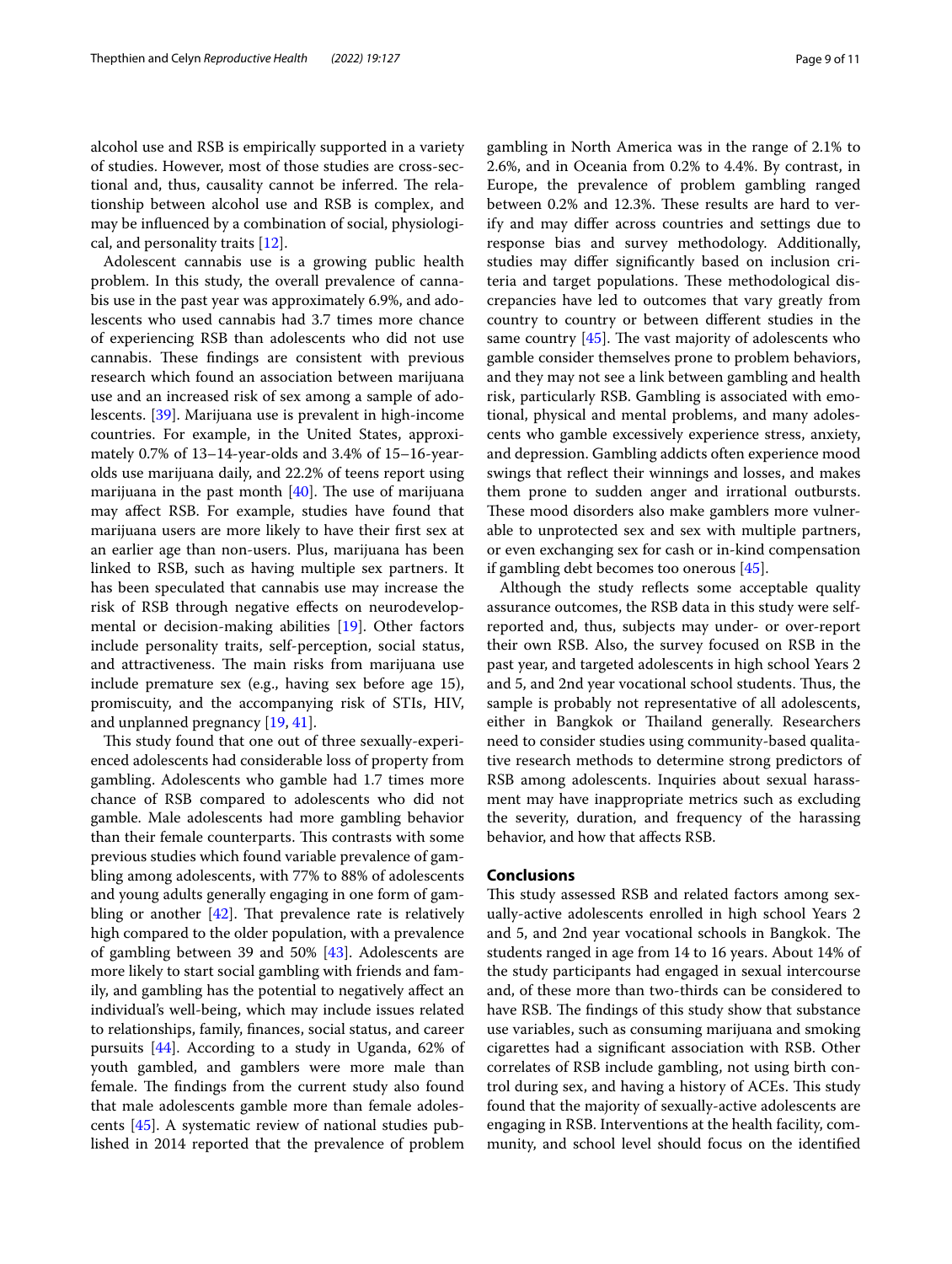# determinants of RSB among adolescents to minimize adverse consequences.

#### **Abbreviations**

RSB: Risky sexual behavior; STIs: Sexually transmitted infections; ACEs: Adverse childhood experiences.

#### **Acknowledgements**

The authors thank the students for participating in this study, and their teachers for their assistance with data collection. We express our gratitude to all our colleagues for support and encouragement.

#### **Author contributions**

BT conceptualized the research idea and study design. CC explored the data and performed analysis with the guidelines of BT. BT and CC checked and validated the results. CC drafted the manuscript with the support from BT. BT critically reviewed the manuscript for scientifc coherence and supervised the whole study. Both authors read and approved the fnal manuscript.

#### **Funding**

AIDS, TB and STIs Control Division, Health Department, Bangkok Metropolitan Administration.

### **Data availability**

The data set gathered and/or analyzed for the current study will be made accessible upon request of the corresponding author.

## **Declarations**

## **Ethics approval and consent to participate**

The project protocol was approved by the Mahidol University Review Board. (Certifcate of approval No: 2019/056). In accordance with the regulations from the MUSSIRB, adolescents age 18 years or older can make decisions regarding their own health (including participation in health studies), and thus gave consent themselves to participate in the current study. Parents/guardians have the right to be informed and, in the current study, all parents/guardians received written information about the study in advance. School attendance data are based on the official reports from the teachers. The students who consented to participate in the study received a password on the day data were collected in each school by appointment in advance by the researchers.

#### **Consent for publication**

Not applicable.

# **Competing interests**

There is no confict of interest to be reported about this article.

#### **Author details**

<sup>1</sup> ASEAN Institute for Health Development, Mahidol University, 25/25, Phutthamonthon 4 Rd, Nakhon Pathom 73170, Thailand. <sup>2</sup> Taunggyi University, Taunggyi, Shan State, Myanmar.

Received: 6 February 2022 Accepted: 10 May 2022 Published online: 28 May 2022

#### **References**

- <span id="page-9-0"></span>1. Chandra-Mouli V, Ferguson BJ, Plesons M, Paul M, Chalasani S, Amin A, Pallitto C, Sommers M, Avila R, Biaukula KV, Husain S. The political, research, programmatic, and social responses to adolescent sexual and reproductive health and rights in the 25 years since the International Conference on Population and Development. J Adolesc Health. 2019;65(6):S16-40.
- <span id="page-9-1"></span>2. National Statistical office. The Thai Population Census. 2021[.http://www.](http://www.nso.go.th/sites/2014/Pages/pop.aspx) [nso.go.th/sites/2014/Pages/pop.aspx.](http://www.nso.go.th/sites/2014/Pages/pop.aspx) Accessed 30 Dec 2021.
- <span id="page-9-2"></span>3. Adeomi AA, Adeoye OA, Adewole A, Israel OA, Temitayo-Oboh A. Sexual risk behaviours among adolescents attending secondary schools in a Southwestern State in Nigeria. J Behav Health. 2014;3(3):176–80.
- <span id="page-9-3"></span>4. Wakasa BF, Oljira L, Demena M, Regassa LD, Daga WB. Risky sexual behavior and associated factors among sexually experienced secondary school students in Guduru, Ethiopia. Prev Med Rep. 2021;1(23): 101398.
- <span id="page-9-4"></span>5. Tadesse G, Yakob B. Risky sexual behaviors among female youth in Tiss Abay, a semi-urban area of the Amhara Region, Ethiopia. PLoS ONE. 2015;10(3): e0119050.
- <span id="page-9-5"></span>6. Irwin CE, Shafer MA. Adolescent sexuality: negative outcomes of a nor‑ mative behavior. Adolesc Risk. 2021;18:35–79.
- <span id="page-9-6"></span>7. Pinyopornpanish K, Thanamee S, Jiraporncharoen W, Thaikla K, McDonald J, Aramrattana A, Angkurawaranon C. Sexual health, risky sexual behavior and condom use among adolescents' young adults and older adults in Chiang Mai, Thailand: fndings from a population-based survey. BMC Res Notes. 2017;10(1):1–8.
- <span id="page-9-7"></span>8. Division of Adolescent and School Health, National Center for HIV/AIDS., Viral Hepatitis, STD, and TB Prevention. Sexual risk behaviors: HIV, STD, & teen pregnancy prevention. (2021) [https://www.cdc.gov/healthyyouth/](https://www.cdc.gov/healthyyouth/sexualbehaviors/) [sexualbehaviors/](https://www.cdc.gov/healthyyouth/sexualbehaviors/) Accessed 30 Dec 2021.
- <span id="page-9-8"></span>9. Bureau of AIDS, TB and STIs, Ministry of Public Health, STIs epidemiology in Thailand (2021). [http://aidssti.ddc.moph.go.th/home.](http://aidssti.ddc.moph.go.th/home) Accessed 30 Nov 2021.
- <span id="page-9-9"></span>10. Lalor K, McElvaney R. Child sexual abuse, links to later sexual exploitation/ high-risk sexual behavior, and prevention/treatment programs. Trauma Violence Abuse. 2010;11(4):159–77.
- <span id="page-9-10"></span>11. Guo J, Chung IJ, Hill KG, Hawkins JD, Catalano RF, Abbott RD. Developmental relationships between adolescent substance use and risky sexual behavior in young adulthood. J Adolesc Health. 2002;31(4):354–62.
- <span id="page-9-11"></span>12. Choudhry V, Agardh A, Stafström M, Östergren PO. Patterns of alcohol consumption and risky sexual behavior: a cross-sectional study among Ugandan university students. BMC Public Health. 2014;14(1):1–11.
- <span id="page-9-21"></span>13. Amare T, Yeneabat T, Amare Y. A systematic review and meta-analysis of epidemiology of risky sexual behaviors in college and university students in Ethiopia, 2018. J Environ Public Health. 2019;20:2019.
- 14. Simbayi LC, Kalichman SC, Jooste S, Mathiti V, Cain D, Cherry C. Alcohol use and sexual risks for HIV infection among men and women receiving sexually transmitted infection clinic services in Cape Town, South Africa. J Stud Alcohol. 2004;65(4):434–42.
- <span id="page-9-12"></span>15. Fritz KE, Woelk GB, Bassett MT, McFarland WC, Routh JA, Tobaiwa O, Stall RD. The association between alcohol use, sexual risk behavior, and HIV infection among men attending beerhalls in Harare, Zimbabwe. AIDS Behav. 2002;6(3):221–8.
- <span id="page-9-13"></span>16. Jacobs W, Idoko E, Montgomery L, Smith ML, Merianos AL. Concurrent E-cigarette and marijuana use and health-risk behaviors among US high school students. Prev Med. 2021;1(145): 106429.
- <span id="page-9-14"></span>17. Smith L, Jackson SE, Jacob L, Grabovac I, Nisbet LA, López-Sánchez GF, McDermott D, Salmeron AG, Yang L, Koyanagi A. Association between cannabis use and sexual behavior among adolescents aged 12–15 years in 21 low-and middle-income countries. Addict Behav. 2019;1(99): 106073.
- <span id="page-9-15"></span>18. MacDonald NE, Wells GA, Fisher WA, Warren WK, King MA, Doherty JA, Bowie WR. High-risk STD/HIV behavior among college students. JAMA. 1990;263(23):3155–9.
- <span id="page-9-16"></span>19. Lowry R, Holtzman D, Truman BI, Kann L, Collins JL, Kolbe LJ. Substance use and HIV-related sexual behaviors among US high school students: are they related? Am J Public Health. 1994;84(7):1116–20.
- <span id="page-9-17"></span>20. Htike M, Thepthein BO, Chucharoen P. A web-based survey on adverse childhood experience, anxiety, depression, sexual behavior afecting methamphetamine use among adolescents in Bangkok, Thailand. J Public Health Dev. 2017;15(3):17–31.
- <span id="page-9-18"></span>21. Srijaiwong S, Sindhu S, Ratinthorn A, Viwatwongkasem C. Factors infuencing sexual behaviors among Thai adolescents. J Popul Soc Stud. 2017;25(3):171–93.
- <span id="page-9-19"></span>22. Stevens JP. Applied multivariate statistics for the social sciences. Milton Park: Routledge; 2012.
- <span id="page-9-20"></span>23. Valencia ML, Tran BT, Lim MK, Choi KS, Oh JK. Association between socioeconomic status and early initiation of smoking, alcohol drinking, and sexual behavior among Korean adolescents. Asia Pac J Public Health. 2019;31(5):443–53.